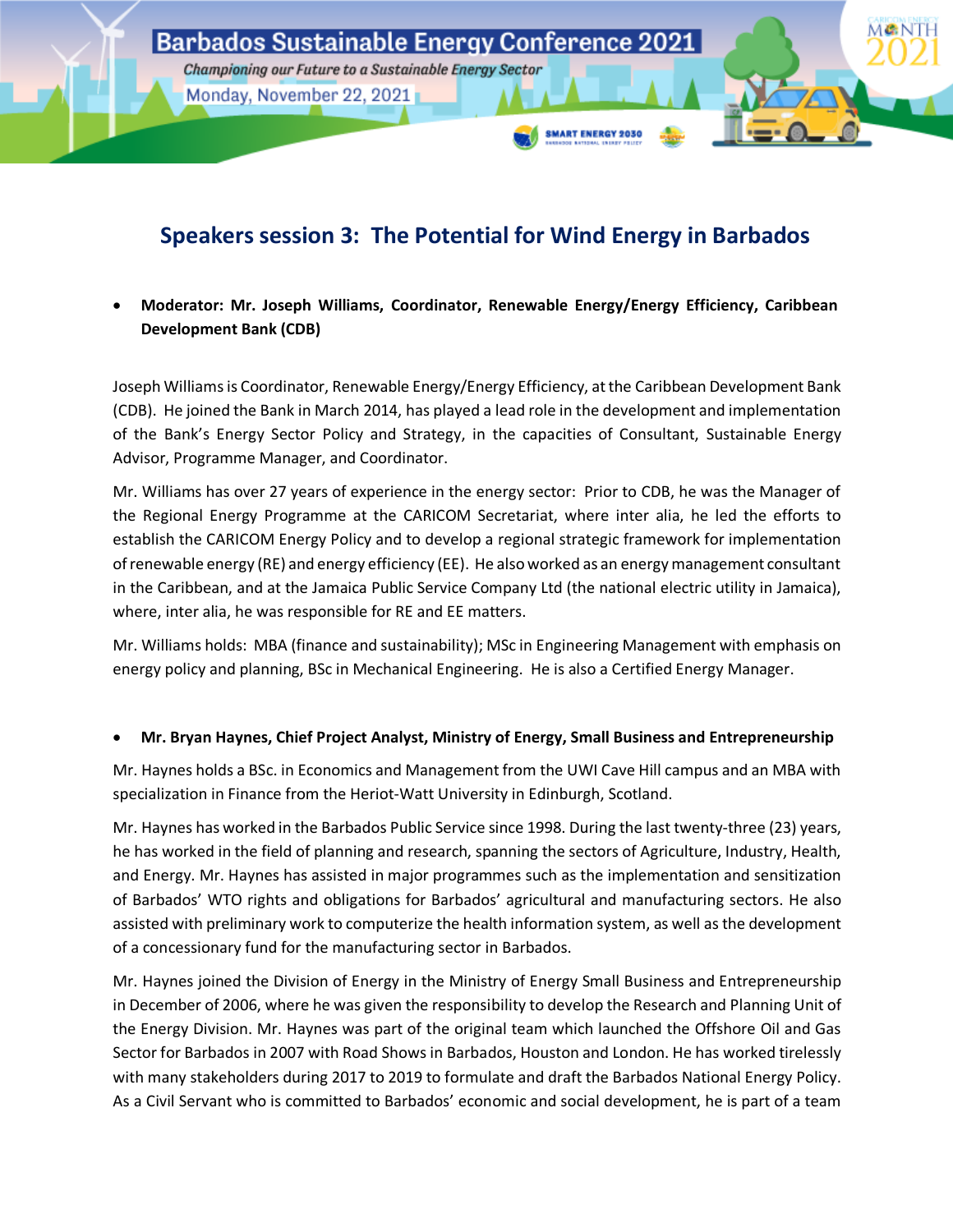

that works to transform Barbados from a fossil fuel economy to one powered by renewable energy. Mr. Haynes' motto for life is: "He who does not change his mind, changes nothing."

#### • **Mr. Daniel Pardo, Project Manager, DNV Energy Systems Canada Inc. Onshore Wind Consultant**

In his current position at DNV as a principal project manager in the Owner's Engineering team, Mr. Pardo provides technical advice on solar PV, wind and battery energy storage solutions to utilities, owners and developers mainly across North America and the Caribbean. Mr. Pardo advises on topics such as sitespecific technology selection, repowering of wind projects, equipment supply RFPs, negotiation of supply, installation and O&M agreements, technical specifications, and a wide variety of feasibility assessments. Mr. Pardo leads the wind and solar decommissioning services for DNV in North America with a history of over 9 GW of studies done in recent years including papers and presentations at AWEA, CanWEA and SPI. In his previous position at DNV, Mr. Pardo lead the Mexico renewables team advising lenders and banks as well as owners and investors. Prior to working as a consultant, Mr. Pardo worked 6 years in the project development department of a leading European utility with headquarters in Madrid, supporting the development of wind projects in Europe, Africa, Asia and Latin America.

Other professional and personal interests on which I'm working include electric vehicles, recycling of wind turbine blades, recycling of PV modules, and floating PV.

### • **Dr. Ned Minns, Research and Development Manager, ITPEnergised, Ocean Energy Consultant**

Dr. Ned Minns has 25 years' experience working in various industries spanning telecoms, national UK police radio, academia and renewable energy. He has spent the last 16 years working with marine renewables covering many aspects of the product lifecycle including technical R&D for wave and tidal machines, site screening for numerous renewable technologies, corporate advisory services and project development.

Ned led the Ocean Energy Consultancy project commissioned by the Government of Barbados under the Public Sector Smart Energy Program (PSSEP) and funded by the Inter-American Development Bank. The project investigated fixed and floating wind, OTEC and wave technologies to assess the viability of these technologies in Barbados, and to define the benefits of a number of shortlisted projects.

### • **Prof. Dr. Olav Hohmeyer, Founder and Director, Global Sustainable Energy Consultants Ltd.**

Prof. Dr. Olav Hohmeyer is Senior Professor for Energy and Resource Economics at the Europa-Universität Flensburg, Germany. He is the founder and director of Global Sustainable Energy Consultants Ltd., Barbados and is a co-founder and managing partner of SCS Hohmeyer Partner GmbH, an energy and climate consultancy operating out of Flensburg, Germany.